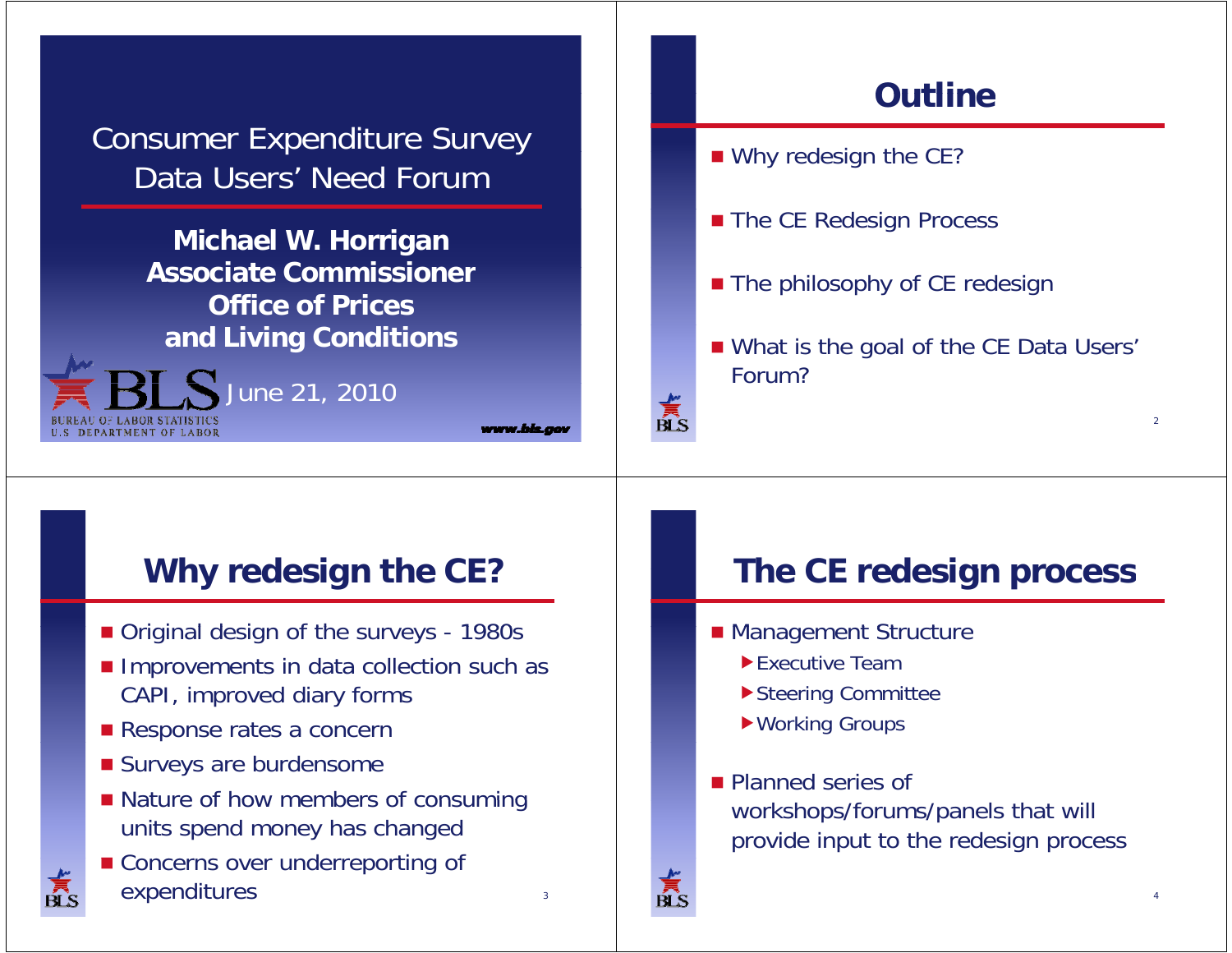#### **The CE redesign process The CE redesign process Survey Redesign Panel** ■ Methodology workshop ■ Data capture forum ■ Two independent contracts to outside survey houses to provide redesign options **AAPOR panel on record use CNSTAT consensus panel** ■ Data users' forum 京<br>BLS  $\blacksquare$  Household survey producers workshop  $\frac{1}{5}$ 6ŔĹS **The CE redesign The CE redesign philosophy philosophy** ■ FY 2011 CE budget initiative **Interview of the future**  $\blacksquare$  Marginal changes and thinking outside Role of technology in data collection the box■ Role of administrative data ■ Needs of the CPI ▶ Cost weights Item selection **TPOPS** 78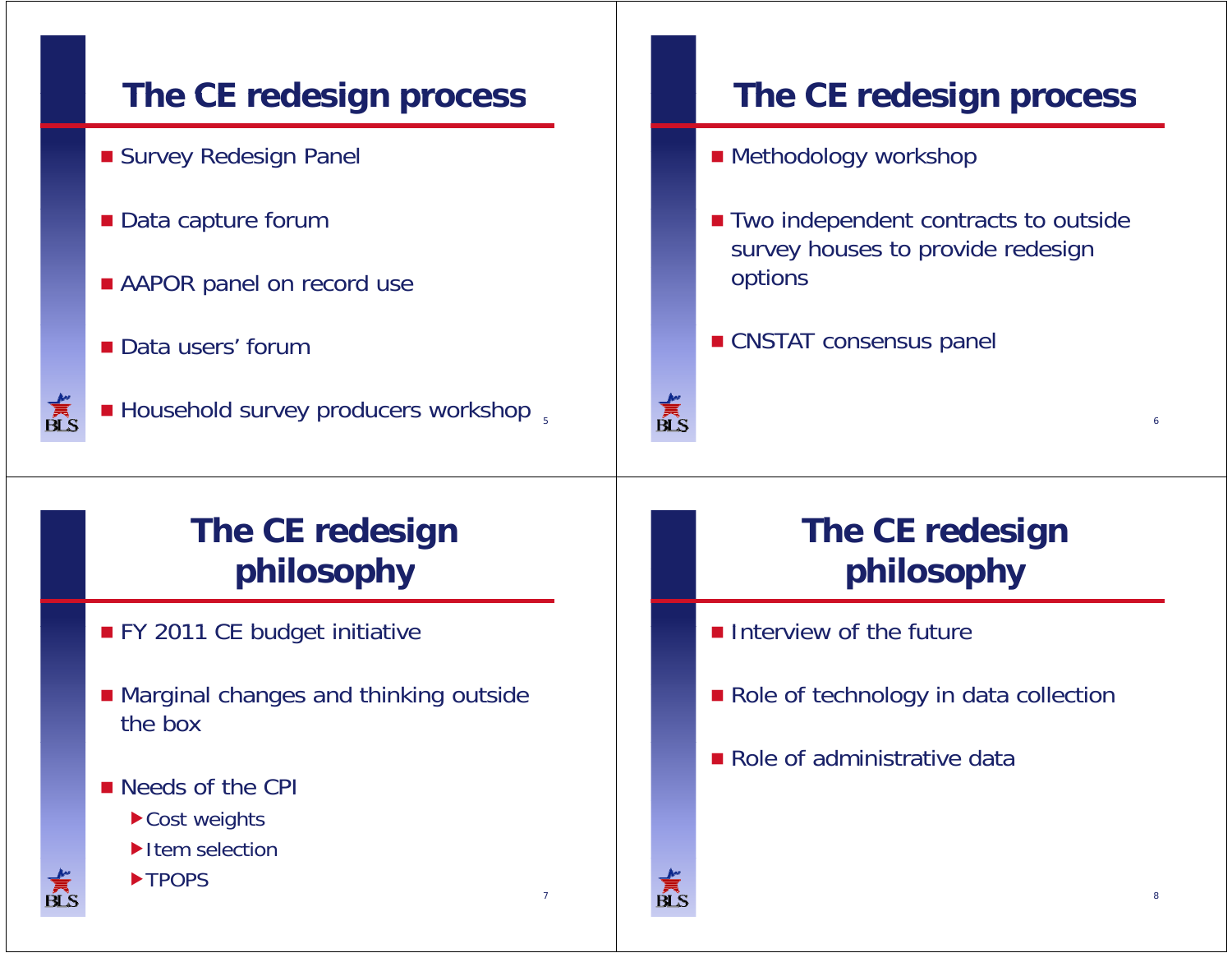# **The CE redesign philosophy**

- Cognitive methods to reduce burden and improve the quality of the estimates
	- Role of incentives
	- ▶ Proxy reporting
	- Use of global questions and matrix methods
	- ▶ Questionnaire order effects
	- Structured vs conversational interviewing
	- Recall period <sup>9</sup>

### **What are the goals of the CE Data Users Users' Forum?**

- Variety of stakeholders
	- $\blacktriangleright$  CPI
	- ▶ CE program
	- ▶ Other government agencies
	- ▶ Policy makers
	- Academic researchers
	- ▶ Private business



#### **What are the goals of the CE Data Users Users' Forum?**

- **Nariety of data analysis needs** 
	- ▶ CPI cost weights and item selection
	- $\blacktriangleright$  CE analysis of expenditure trends and data quality
	- $\blacktriangleright$  National Accounts
	- Sales tax analysis
	- Supplemental poverty thresholds
	- ▶ Consumption profiles by income group
	- Middle class thresholds

## **What are the goals of the CE Data Users Users' Forum?**

- **Nariety of data analysis needs** 
	- Micro foundations analysis of consumer behavior
	- **Macro statistics**
- Goals: Listen, document, decide



 $10$